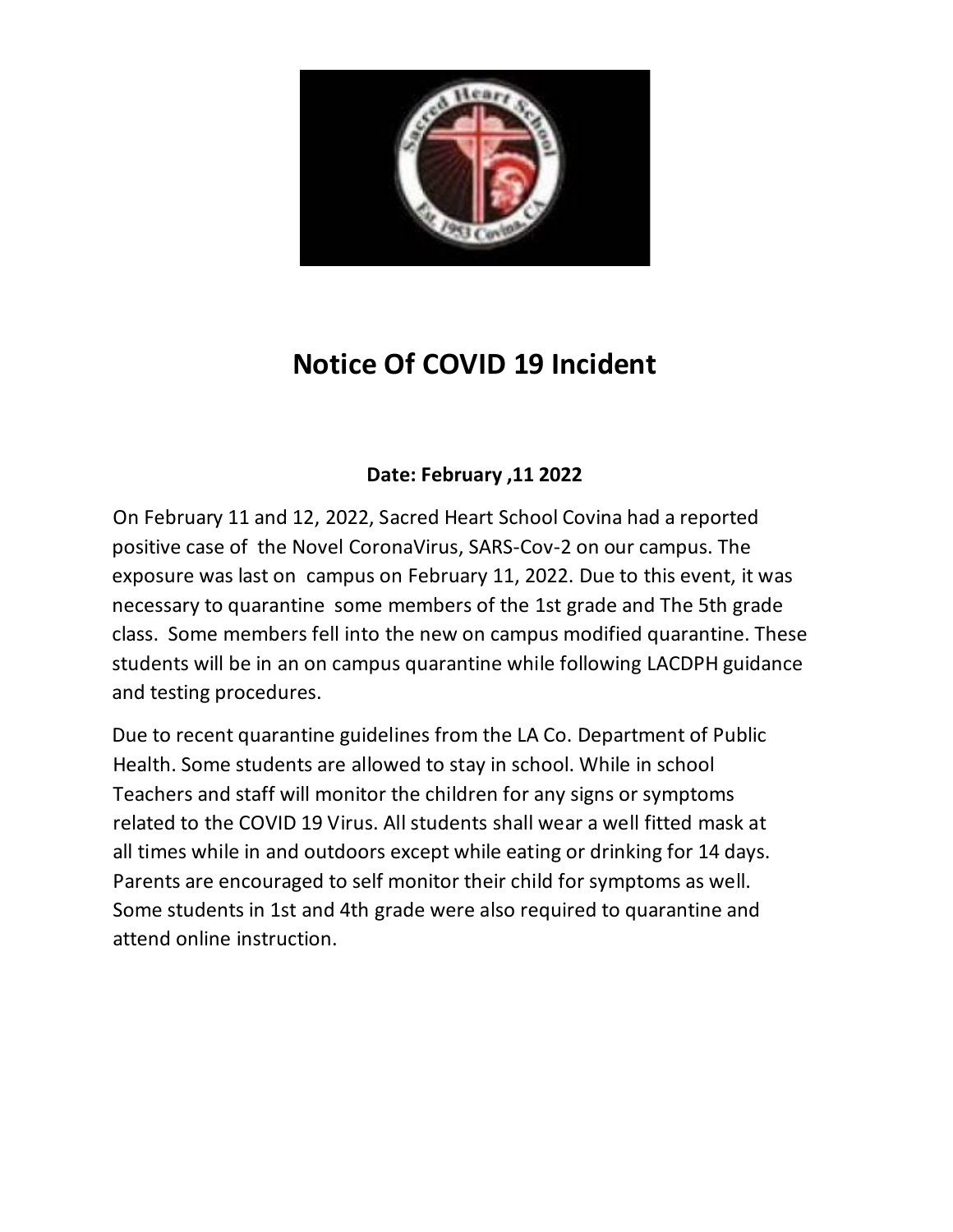If your student has been affected by this incident and begins to have any symptoms of COVID 19 (Below), you should contact your primary health practitioner and contact Mrs. Tice immediately.

## **Symptoms may appear 2-14 days after exposure to the virus. People with these**

#### **symptoms may have COVID-19:**

Fever or chills

Cough

Shortness of breath or difficulty breathing

Fatigue

Muscle or body aches

Headache

New loss of taste or smell

Sore throat

Congestion or runny nose

Nausea or vomiting

Diarrhea

#### **Look for emergency warning signs for COVID-19. If someone is showing any of these signs, seek emergency medical care immediately:**

Trouble breathing

Persistent pain or pressure in the chest

New confusion

Inability to wake or stay awake

Pale, gray, or blue-colored skin, lips, or nail beds, depending on skin tone

All disinfecting procedures and cleaning of the affected areas have been performed per all LACDPH and Cal OSHA guidelines.

This incident has been reported to the Los Angeles County Department of Public Health per required guidelines.